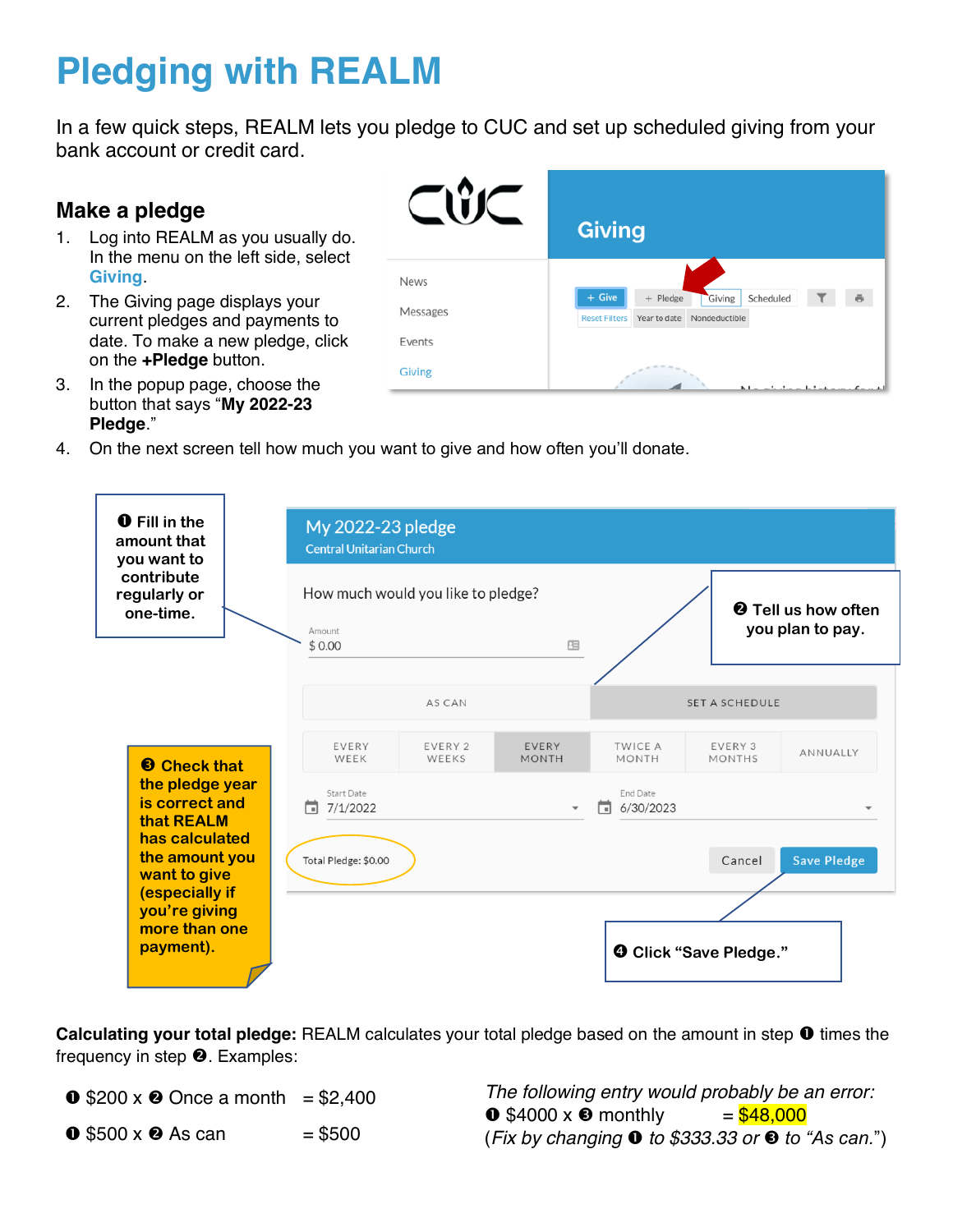## **Set up scheduled giving**

After you save your pledge, you'll see the screen below. If you plan to give in the plate or by mail, click Finish. More than half our pledgers use REALM to give automatically from a credit card or bank account. We recommend this, because it means you'll keep up to date with your pledge without having to track it. You'll receive a confirmation each time a payment is made.

Click the box below "Before you go..." to add an online gift to fulfill your pledge.

|  | Thank you for adding your pledge of \$10.00                                                                                                                                                                                            |  |  |  |  |  |
|--|----------------------------------------------------------------------------------------------------------------------------------------------------------------------------------------------------------------------------------------|--|--|--|--|--|
|  | Frequency: once a week from Jul 1, 2022 - Jun 30, 2023                                                                                                                                                                                 |  |  |  |  |  |
|  | Total Pledge: \$520.00<br>Thanks so much for recording your pledge to CUC. If you have any questions or concerns, please send an<br>email to stewardship@cucparamus.org and a member of the Stewardship Team will assist you. Be well! |  |  |  |  |  |
|  |                                                                                                                                                                                                                                        |  |  |  |  |  |
|  | You will receive an email confirmation for this pledge.                                                                                                                                                                                |  |  |  |  |  |
|  | Finish                                                                                                                                                                                                                                 |  |  |  |  |  |
|  |                                                                                                                                                                                                                                        |  |  |  |  |  |
|  | Before you go<br>Add an online gift to fulfill this pledge.                                                                                                                                                                            |  |  |  |  |  |

The pledge screen will reappear, with a blue message box at the bottom. Click **Continue**.

| \$0.00                        |                  | 咀                     |                                         |                          |             |
|-------------------------------|------------------|-----------------------|-----------------------------------------|--------------------------|-------------|
|                               | AS CAN           |                       |                                         | <b>SET A SCHEDULE</b>    |             |
| EVERY<br>WEEK                 | EVERY 2<br>WEEKS | EVERY<br><b>MONTH</b> | <b>TWICE A</b><br>MONTH                 | EVERY 3<br><b>MONTHS</b> | ANNUALLY    |
| <b>Start Date</b><br>7/1/2022 |                  |                       | End Date<br>6/30/2023<br>$\blacksquare$ |                          |             |
| Total Pledge: \$0.00          |                  |                       |                                         | Cancel                   | Save Pledge |
|                               |                  |                       |                                         |                          |             |